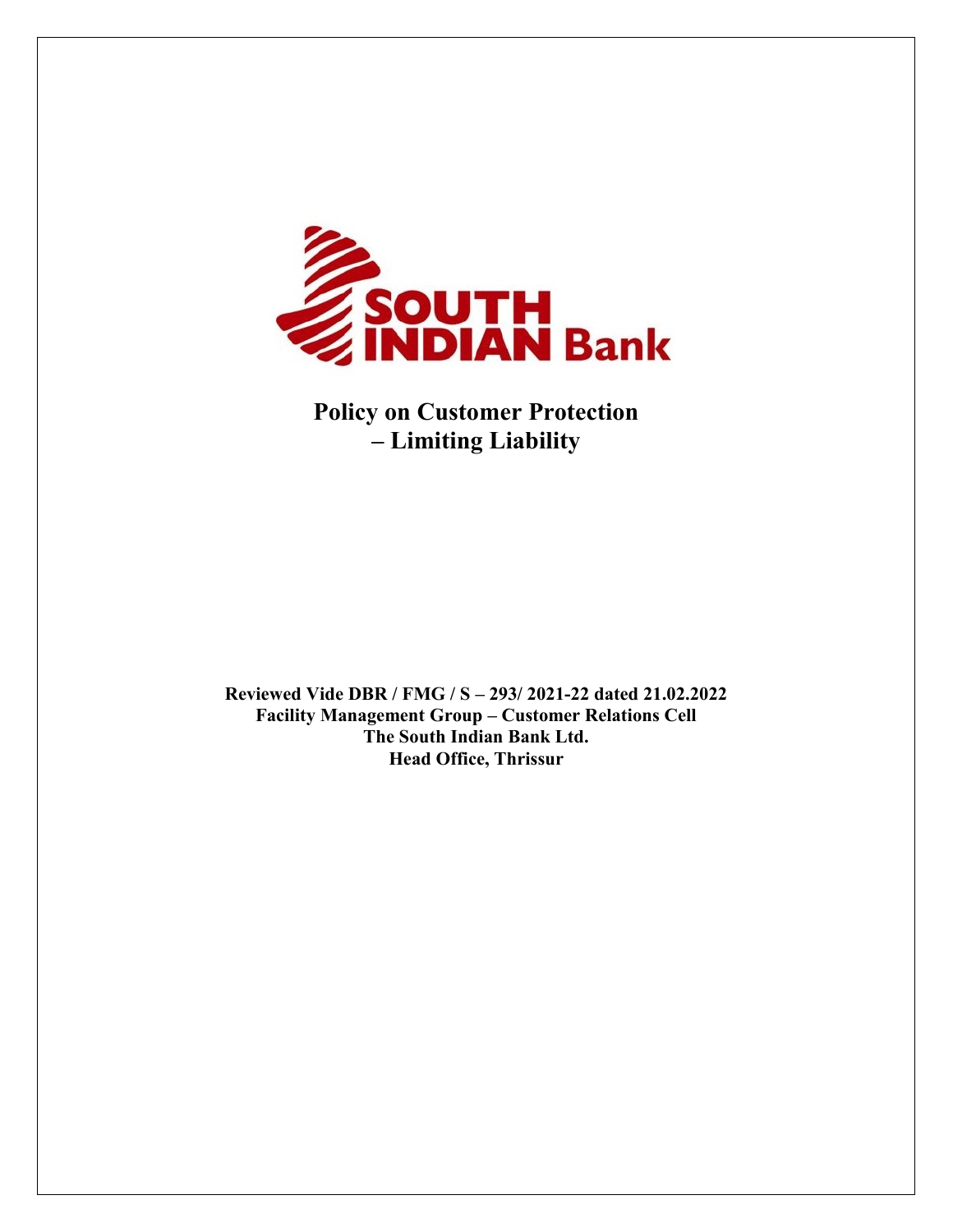# **TABLE OF CONTENTS**

| Sl. No |                                                 | Page No        |
|--------|-------------------------------------------------|----------------|
| 1.     | Introduction                                    | 3              |
| 2.     | Objective                                       | 3              |
| 3.     | Scope                                           | 3              |
| 4.     | Applicability                                   | 3              |
| 5.     | Definitions and Explanation                     | 4              |
| 6.     | Points covered under Policy                     | 4              |
| 7.     | Third Party Breach                              | 5              |
| 8.     | Roles and Responsibilities of the Bank          | 5              |
| 9.     | Rights and Obligation of the Customer           | 6              |
| 10.    | Notifying the bank on unauthorized transactions | 6              |
| 11.    | Proof of Customer Liability                     | 7              |
| 12.    | Redressal of Complaints / Grievance             | 7              |
| 13.    | Force Majeure                                   | $\overline{7}$ |
|        | Annexure                                        | 9              |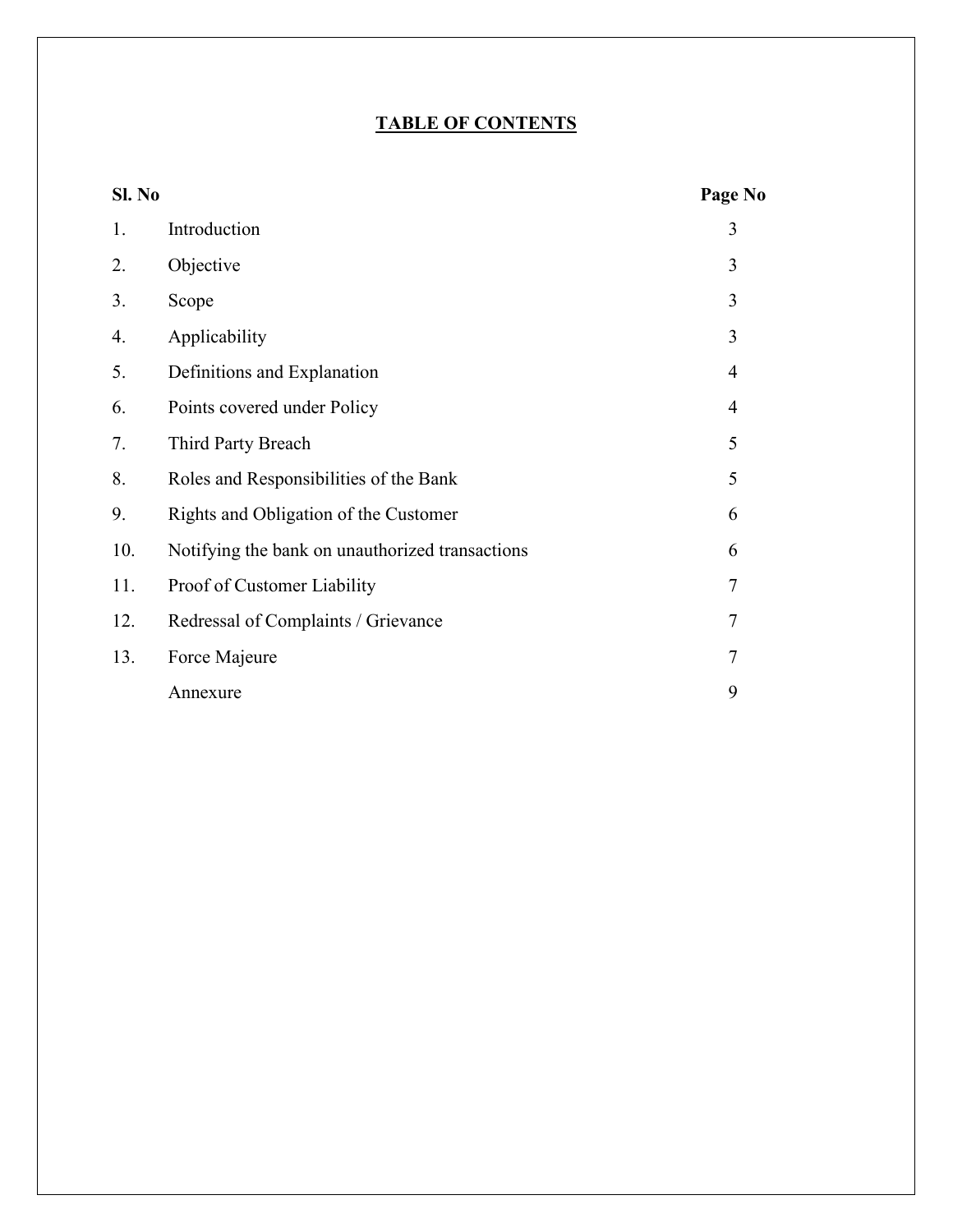#### **1. Introduction:**

South Indian Bank is committed to provide superior and safe customer service experience to all its customers. Bank has over the years invested in technology and has robust security systems and fraud detection and prevention mechanisms in place to ensure safe and secure banking experience to its customers. As entailed in the Citizen's charter, Bank already has in place policies such as Comprehensive Deposit Policy, Customer Rights Policy and Customer Compensation policy.

Keeping in mind the increasing thrust on financial inclusion  $\&$  customer protection, the Reserve Bank of India had issued a circular on Customer Protection – Limiting Liability of Customers in Unauthorized Electronic Banking Transactions. (RBI / 2017 – 18 / 15 DBR. No. Leg. BC. 78 / 09.07.005 /2017 - 18 dated July 6, 2017) which inter-alia requires Banks to formulate a Board approved policy in regard to customer protection and compensation in case of unauthorized electronic banking transactions.

#### **2. Objective:**

This policy seeks to communicate in a fair and transparent manner the Bank's policy on:

- Customer protection (including mechanism of creating customer awareness on the risks and responsibilities involved in electronic banking transactions),
- Customer liability in cases of unauthorized electronic banking transactions
- Customer compensation due to unauthorized electronic banking transactions (within defined timelines)

## **3. Scope:**

Electronic banking transactions usually cover transactions through the below modes:

- Remote/ online payment transactions (transactions that do not require physical payment instruments to be presented at the point of transactions e.g. internet banking, mobile banking, card not present (CNP) transactions, Pre-paid Payment Instruments (PPI), etc.)
- Face-to-face / proximity payment transactions (transactions which require the physical payment instrument such as a card or mobile phone to be present at the point of transaction e.g ATM, POS, etc.)
- Any other electronic mode of credit effected from one entity to another currently being used or adopted from time to time.

This policy covers transactions only through the above modes. It excludes electronic banking transactions effected on account of error by a customer (e.g. NEFT carried out to an incorrect payee or for an incorrect amount), transactions done under duress, claims due to opportunity loss, reputation loss, other incidental costs or collateral damage.

## **4. Applicability:**

A. This policy is applicable to entities that hold relationship with the bank viz.: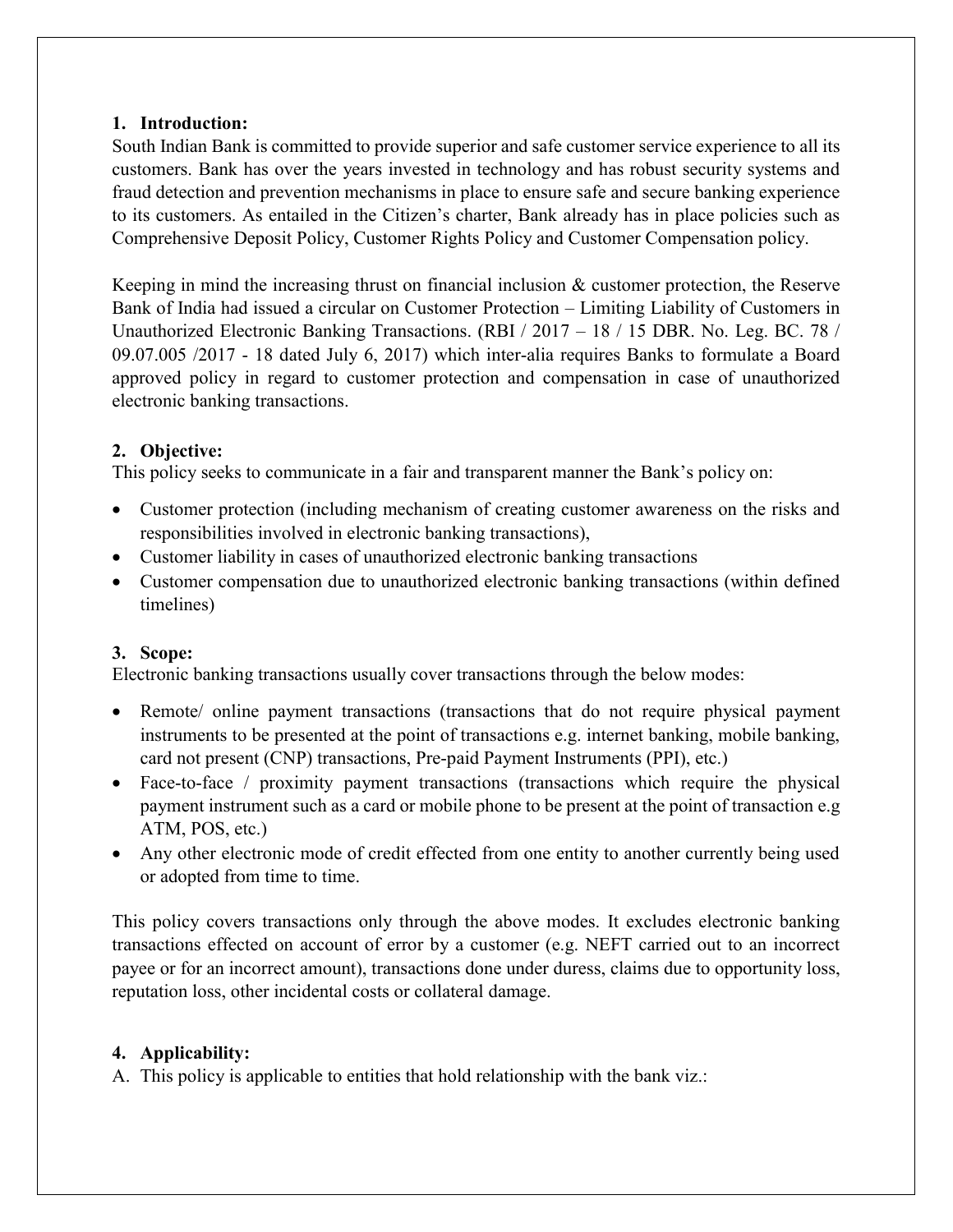- Individual and non-individual customers who hold current or savings account *or credit facilities.*
- Individual / non-individual entities that hold credit card and/or prepaid card.
- Individual / non-individual entities that use other electronic platforms of the Bank like internet banking, mobile banking and e-wallet.
- B. This policy is not applicable to:
- Non-Customer that use Bank's infrastructure e.g. ATMs, electronic e-wallet
- Entities that are part of the ecosystem such as Interchange Organizations, Franchises, Intermediaries, Agencies, Service partners, Vendors, Merchants etc.

## **5. Definitions & Explanations: (for the purpose of this policy)**

- Real loss is defined as financial outgo from customer's account e.g. debit to customer's account or card.
- Card not present (CNP) transactions are defined as transactions that require use of Card information without card being physically used e.g. e-commerce transactions.
- Card present (CP) transactions are defined as transactions that require use of physical card e.g. at ATM or shops (POS)
- Payment transactions are defined as transactions that involve transfer of funds from one account/ e-wallet to another electronically and do not require card information e.g. NEFT.
- Unauthorized transaction is defined as debit to customer's account without customer's consent
- Consent includes authorization of a transaction debit either through standing instructions, as per accepted banking practice and regulation, based on account opening process and related matters or based on additional authentication required by the bank such as use of security passwords, input of dynamic password (OTP) or static VBV/ MCSC, challenge questions or use of Card details (CVV/ Expiry date) or any other electronic authentication option provided by the Bank.
- $\bullet$  Date & time of reporting is defined as date & time on which customer has submitted a unique complaint. Date of receiving communication from the Bank, is excluded for purpose of computing number of working days for all action specified in this policy. The working schedule of the home branch would be considered for calculating working days for customer reporting. Time of reporting will be as per Indian Standard Time.
- Notification means an act of the customer reporting unauthorized electronic banking transaction to the bank
- Number of days will be computed based on working days of the parent branch.
- Mode of reporting will be the channel through which customer complaint is received first time by the Bank, independent of multiple reporting of the same unauthorized transaction.
- Loss in foreign currency if any shall be converted to Indian currency for the purpose of this policy as per bank's policies on conversion at card rate net of commission.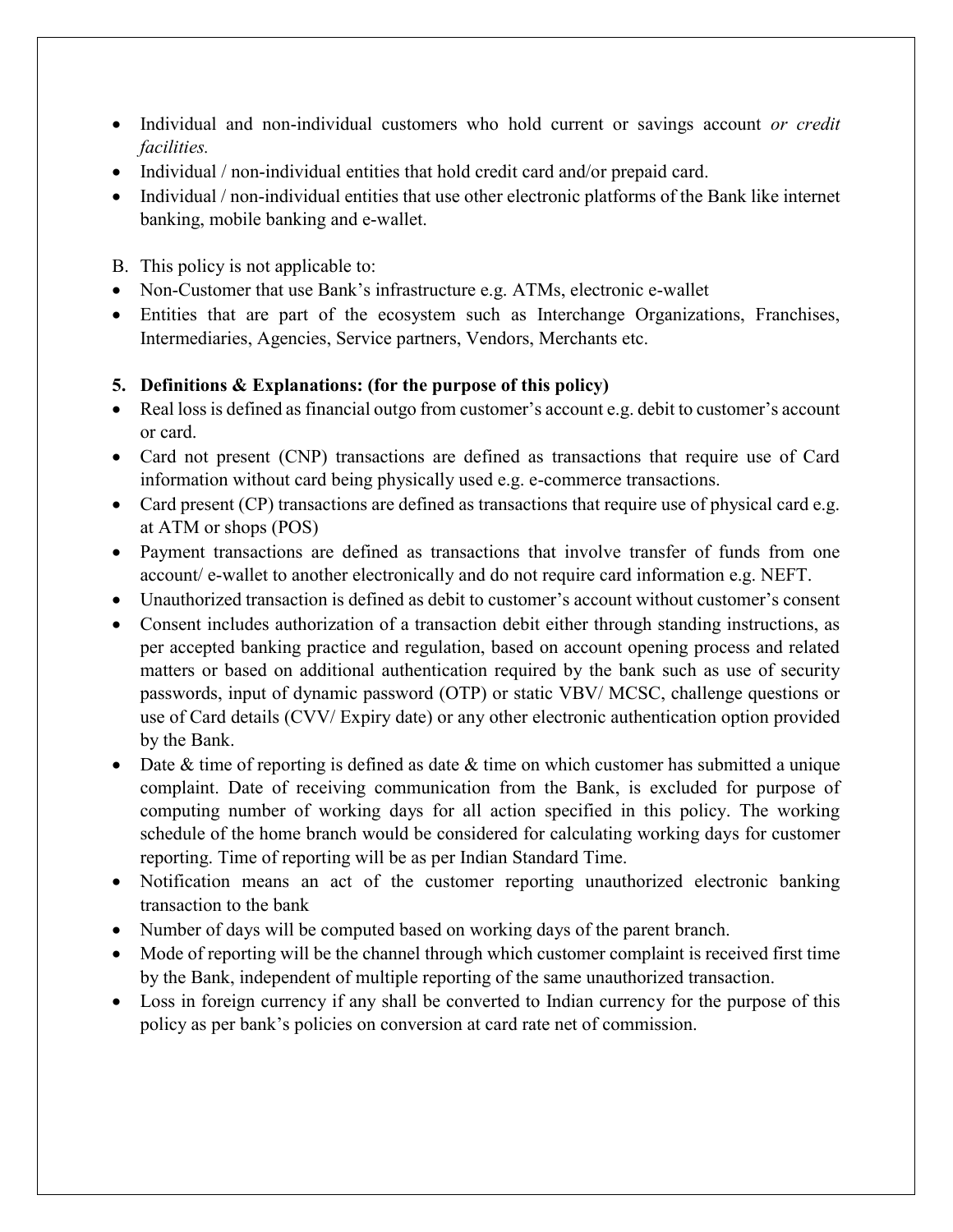#### **6. Points covered under the policy:**

Customer shall be compensated in line with this policy in case of loss occurring due to unauthorized transaction as follows:

#### A. **Zero Liability of customer**

- Customer shall be entitled to full compensation of real loss in the event of contributory fraud/ negligence/ deficiency on the part of the bank (irrespective of whether or not the transaction is reported by the customer).
- Customer has Zero Liability in all cases of third party breach where the deficiency lies neither with the bank nor with the customer but lies elsewhere in the system and the customer notifies the bank within three working days of receiving the communication from the bank regarding the unauthorized transaction.

#### **B. Limited Liability of customer**

• Liability in case of financial losses due to unauthorized electronic transactions where responsibility for such transaction lies neither with the bank nor with the customer, but lies elsewhere in the system and there is a delay on the part of customer in notifying/reporting to the Bank beyond 3 working days and less than or equal to 7 working days (after receiving the intimation from the Bank).The liability of the customer per transaction shall be limited to transaction value or amounts mentioned in Annexure -1 whichever is lower.

#### **C. Complete Liability of customer**

- Customer shall bear the entire loss in cases where the loss is due to negligence by the customer, e.g. where the customer has shared payment credentials or Account/Transaction details, viz. Internet Banking user Id & PIN, Debit/Credit Card PIN/OTP or due to improper protection on customer devices like mobile / laptop/ desktop leading to malware / Trojan or Phishing / Vishing attack. This could also be due to SIM duplication by the fraudster. Under such situations, the customer will bear the entire loss until the customer reports unauthorized transaction to the bank. Any loss occurring after reporting of unauthorized transaction shall be borne by the bank.
- In cases where the responsibility for unauthorized electronic banking transaction lies neither with the Bank nor with the customer, but lies elsewhere in the system and when there is a delay on the part of the customer in reporting to the Bank beyond 7 working days, the customer would be completely liable for all such transactions.

## **A. Other Points**

 *Any complaint / claim, no matter the date of reporting shall be considered valid only after submission of all documents to the bank*. *Customer will be given 50 days' time from date of reporting for submission of documents. In cases where customer negligence is not observed, the Bank shall afford shadow credit to the customer account within 10 working days from the date of receipt of all documents. In cases where prima facia, customer negligence is evident, no shadow credit is provided. If the investigation proves negligence in cases where shadow credit is already given, branch will be advised to reverse the amount.*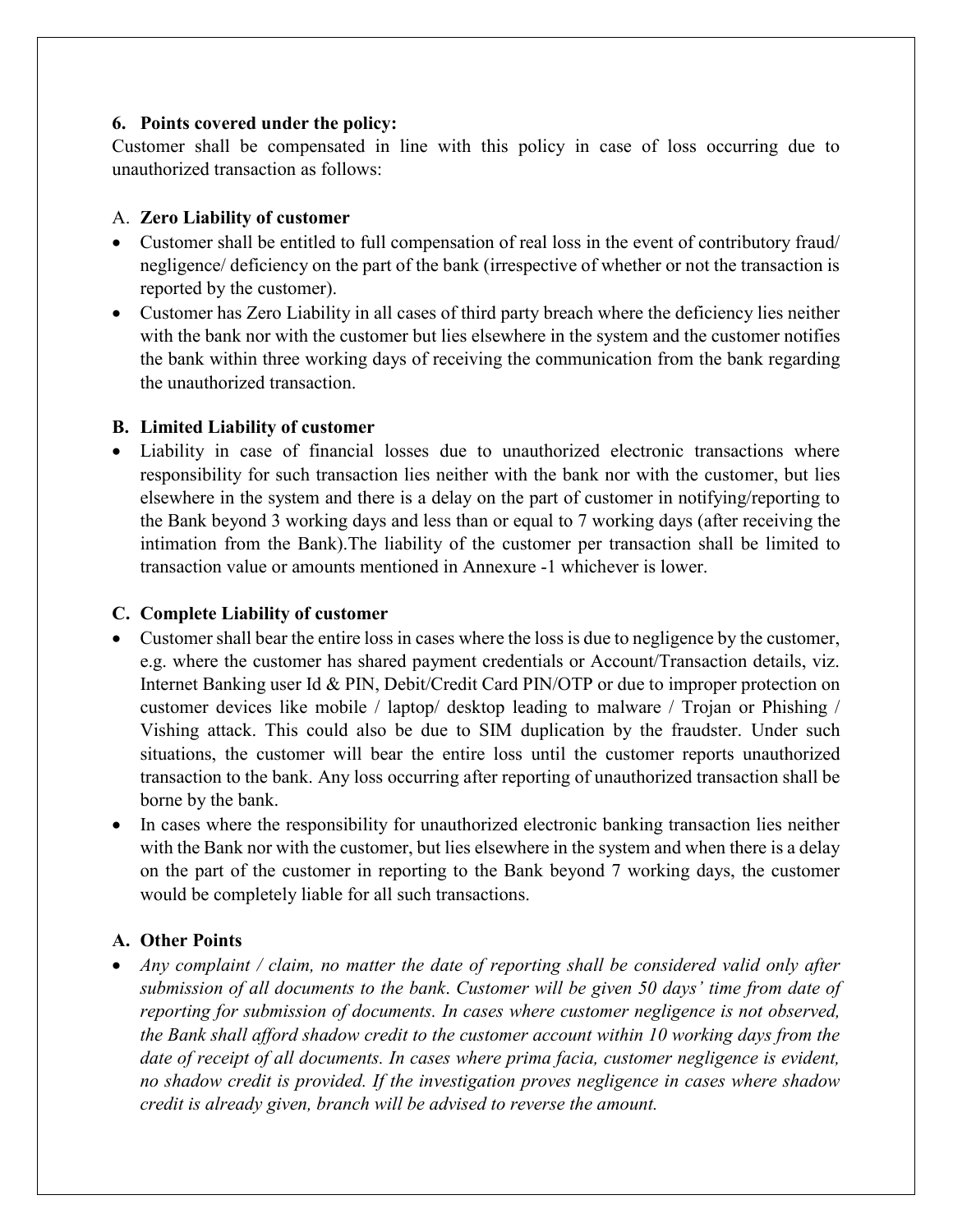- *Within 90 days of date of submission of documents, the Bank shall either establish customer negligence or provide final credit to customer.* Customer will be given value dated credit (based on date of unauthorized transaction) when customer becomes eligible to be compensated. In case of debit card/ bank account, the customer shall not suffer loss of interest and in case of credit card; customer shall not bear any additional burden of interest for such credit.
- The Bank may, at its discretion, agree to credit the customer even in case of an established negligence by the customer.
- Customer would not be entitled to compensation of loss if any, in case customer does not agree to get the card hot listed or does not cooperate with the Bank by providing necessary documents including but not limited to police complaint and cardholder dispute form.
- Compensation would be limited to real loss after deduction of reversals or recoveries received by the customer.

## **7. Third Party Breach**

The following would be considered as Third party breach where deficiency lies neither with the Bank nor customer but elsewhere in the system:

- Application frauds
- Account takeover
- $\bullet$  Skimming / cloning
- External frauds / compromise of other systems, for e.g. ATMs / mail servers etc. being compromised

## **8. Roles & Responsibilities of the Bank:**

- The Bank shall ensure that the Customer protection policy is available on the Bank's website as well as at Bank's branches for the reference by customers. The Bank shall also ensure that existing customers are individually informed about the bank's policy.
- The Bank will regularly conduct awareness on carrying out safe electronic banking transactions to its customers and staff. Information of Safe Banking practices will be made available through campaigns on any or all of the following - website, emails, ATMs, phone banking, net banking, mobile banking. Such information will include rights and obligation of the customers such as non-disclosure of sensitive information. e.g. password, PIN, OTP, date of birth, etc.
- The Bank shall communicate to its customers to mandatorily register for SMS alerts. The Bank will send SMS alerts to all valid registered mobile number for all debit electronic banking transactions. The Bank may also send alert by email where email Id has been registered with the Bank.
- The Bank will enable various modes for reporting of unauthorized transaction by customers. These may include SMS, email, website, toll free number, IVR, Phone Banking or through its branches. The Bank will also enable specific space on its home page where customers can report unauthorized electronic banking transaction.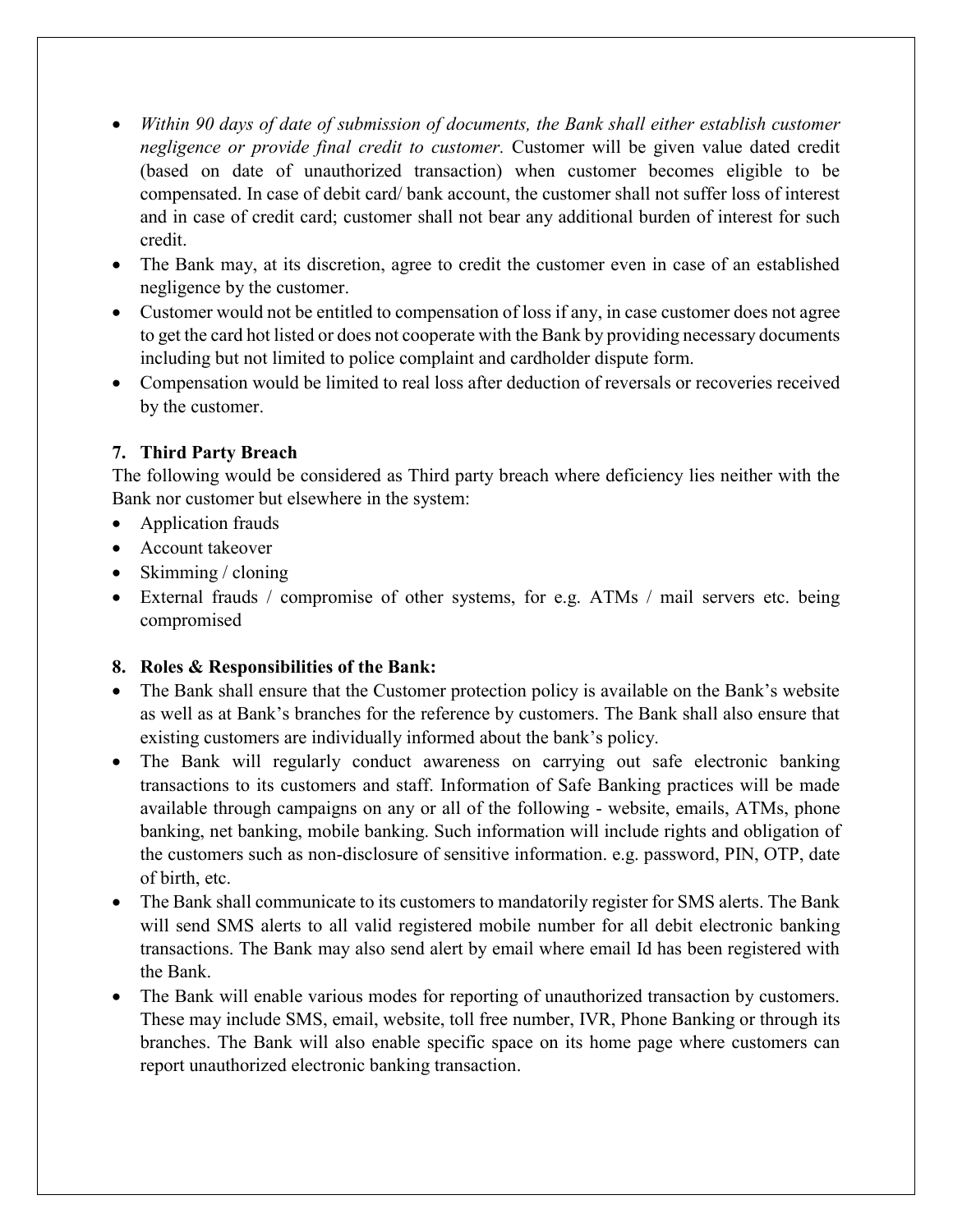- The Bank shall respond to customer's notification of unauthorized electronic banking transaction with acknowledgement. On receipt of customer's notification, the Bank will take immediate steps to prevent further unauthorized electronic banking transactions in the account or card.
- The Bank shall ensure that all such complaints are resolved and liability of customer if any, established within a maximum of 90 days from the date of receipt of complaint, failing which, bank would pay compensation as described in Annexure 1.
- During investigation, in case it is detected that the customer has falsely claimed or disputed a valid transactions, the bank reserves its right to take due preventive action of the same including closing the account or blocking card limits
- The Bank may restrict customer from conducting electronic banking transaction including ATM transaction in case of non-availability of customer's mobile number.
- This policy should be read in conjunction with Grievance Redressal Policy of the Bank. Clauses from the Bank's Grievance Redressal Policy shall form a part of this policy where not specifically addressed in this policy. The policy is available on Bank's Web-site.

# **9. Rights & Obligations of the Customer**

# **A. Customer is entitled to**

- SMS alerts on valid registered mobile number for all financial electronic debit transactions.
- Email alerts where valid email Id is registered for alerts with the Bank
- Register complaint through multiple modes as specified in point relating to Bank's roles  $\&$ responsibilities
- Intimation at valid registered email/ mobile number with complaint number and date & time of complaint
- Receive compensation in line with this policy document wherever applicable. This would include getting shadow credit within 10 working days from reporting date and final credit within 90 days of reporting date subject to customer fulfilling obligations detailed herein and with customer liability being limited as specified in Annexure-I

# **B. Customer is bound by following obligations with respect to banking activities:**

- Customer shall mandatorily register valid mobile number with the Bank.
- Customer shall regularly update his /her registered contact details as soon as such details are changed. Bank will only reach out to customer at the last known email/ mobile number. Any failure of customer to update the Bank with changes shall be considered as customer negligence. Any unauthorized transaction arising out of this delay shall be treated as customer's liability.
- Customer should provide all necessary documentation customer dispute form, proof of transaction success/ failure and should also file a police complaint and provide copy of the same to the Bank.
- Customer should co-operate with the Bank's investigating authorities and provide all assistance.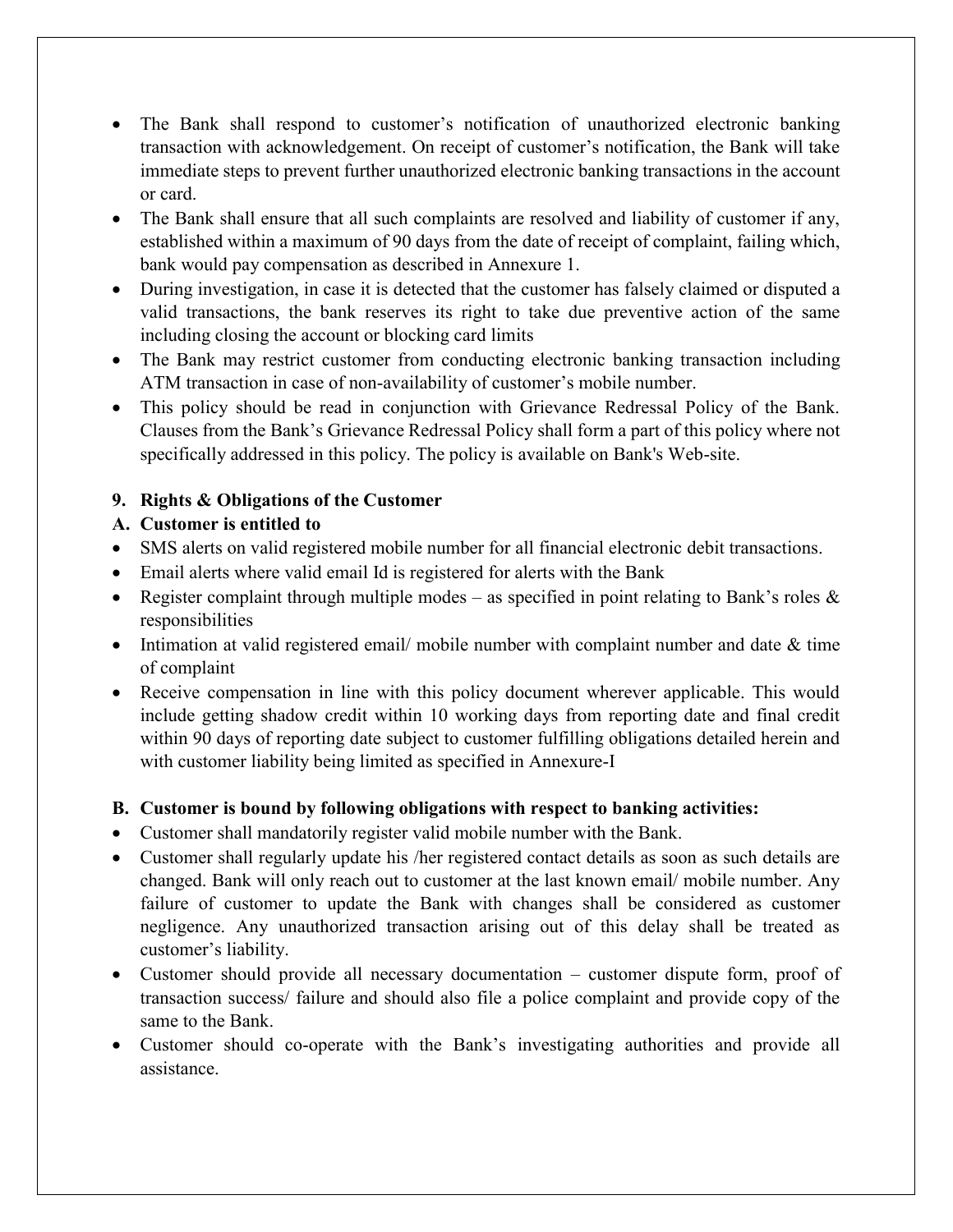- Customer must not share sensitive information (such as Debit/Credit Card details & PIN, CVV, Net Banking Id & password, OTP, transaction PIN, challenge questions) with any entity, including bank staff.
- Customer must protect his/her device as per best practices specified on the Bank's website, including updating of latest antivirus software on the device (Device includes smart phone, feature phone, laptop, desktop, tab or any other devices used for accessing the banks electronic facilities.)
- Customer shall go through various instructions and awareness communication sent by the bank on secured banking available at banks website.
- Customer must set transaction limits to ensure minimized exposure.
- Customer shall abide by the tips and safeguards on Secured Banking available at Bank's website.
- Customer must verify transaction details from time to time in his/her bank statement and/or credit card statement and raise query with the bank as soon as possible in case of any mismatch.

## **10. Notifying the Bank of the unauthorized transaction:**

- Customer shall report unauthorized transaction to the Bank at the earliest, with basic details such as Account Number and/ or Card number (last 6 digits), date & time of transaction and amount of transaction
- Customer shall follow bank's reporting process viz.
	- $\triangleright$  Notify/ report through the options listed in the section on Roles & responsibilities of Bank (8 d).
	- $\triangleright$  Lodge police complaint and maintain copy of the same and furnish police complaint when sought by bank's authorized personnel.
- *Customer shall authorize the bank to block the credit/ debit card/ net banking/ mobile banking / UPI / other channels of transaction in the account(s) to reduce likelihood of additional loss.*
- Customer to clearly specify the facilities to be blocked failing which, the Bank reserves the right to block all electronic transactions of the customer to protect his/her interest.
- Customer shall share relevant documents as needed for investigation or insurance claim viz. cardholder dispute form, copy of passport in case of international transactions and police complaint.
- Fully co-operate and comply with Bank's reasonable requirements towards investigation and provide details of transaction, customer presence, etc.

## **11. Proof of customer liability:**

The Bank has a process of second factor authentication for electronic transactions, as regulated by the Reserve Bank of India. Bank has onus to prove that all logs / proofs / reports for confirming two factor authentication is available. Any unauthorized electronic banking transaction which has been processed post second factor authentication known only to the customer would be considered as sufficient proof of customer's involvement / consent in effecting the transaction.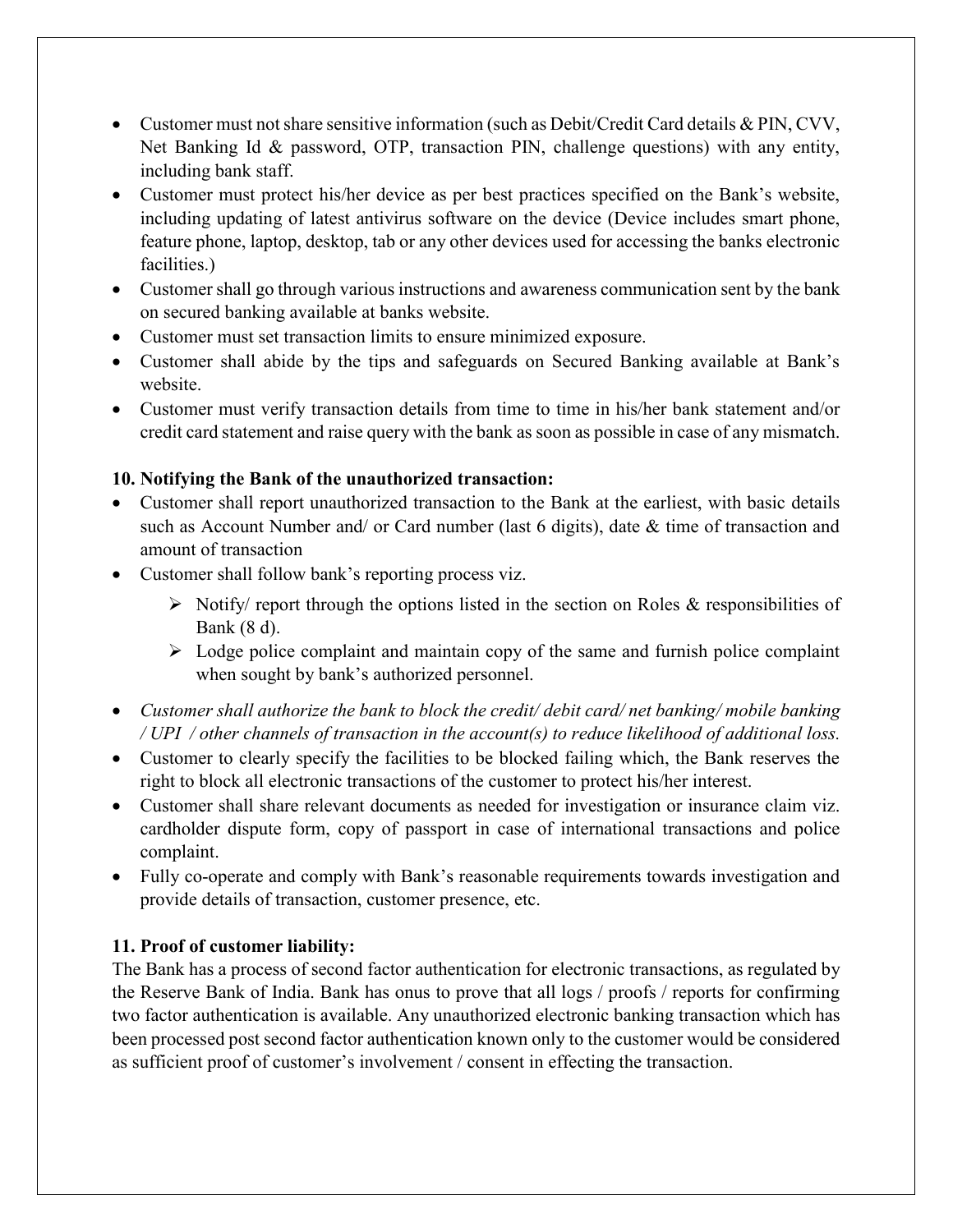#### **12. Redressal of Complaints / Grievance:**

For any complaint / grievance with regard to services rendered by the Bank, customer has a right to approach authority (ies) designated by the Bank for handling customer complaint/ grievances. *They will be dealt in accordance with bank's Policy on Grievance Redressal.* The details of the internal set up for redressal of complaints/ grievances will be displayed in the branch premises. The branch officials shall provide all required information regarding procedure for lodging the complaint. The same is also available in Bank's Website.

#### **13. Force Majeure:**

The bank shall not be liable to compensate customers for delayed credit if some unforeseen event (including but not limited to civil commotion, sabotage, lockout, strike or other labour disturbances, accident, fires, natural disasters or other "Acts of God", war, damage to the bank's facilities or of its correspondent bank(s), absence of the usual means of communication or all types of transportation, etc. beyond the control of the bank prevents it from performing its obligations within the specified service delivery parameters.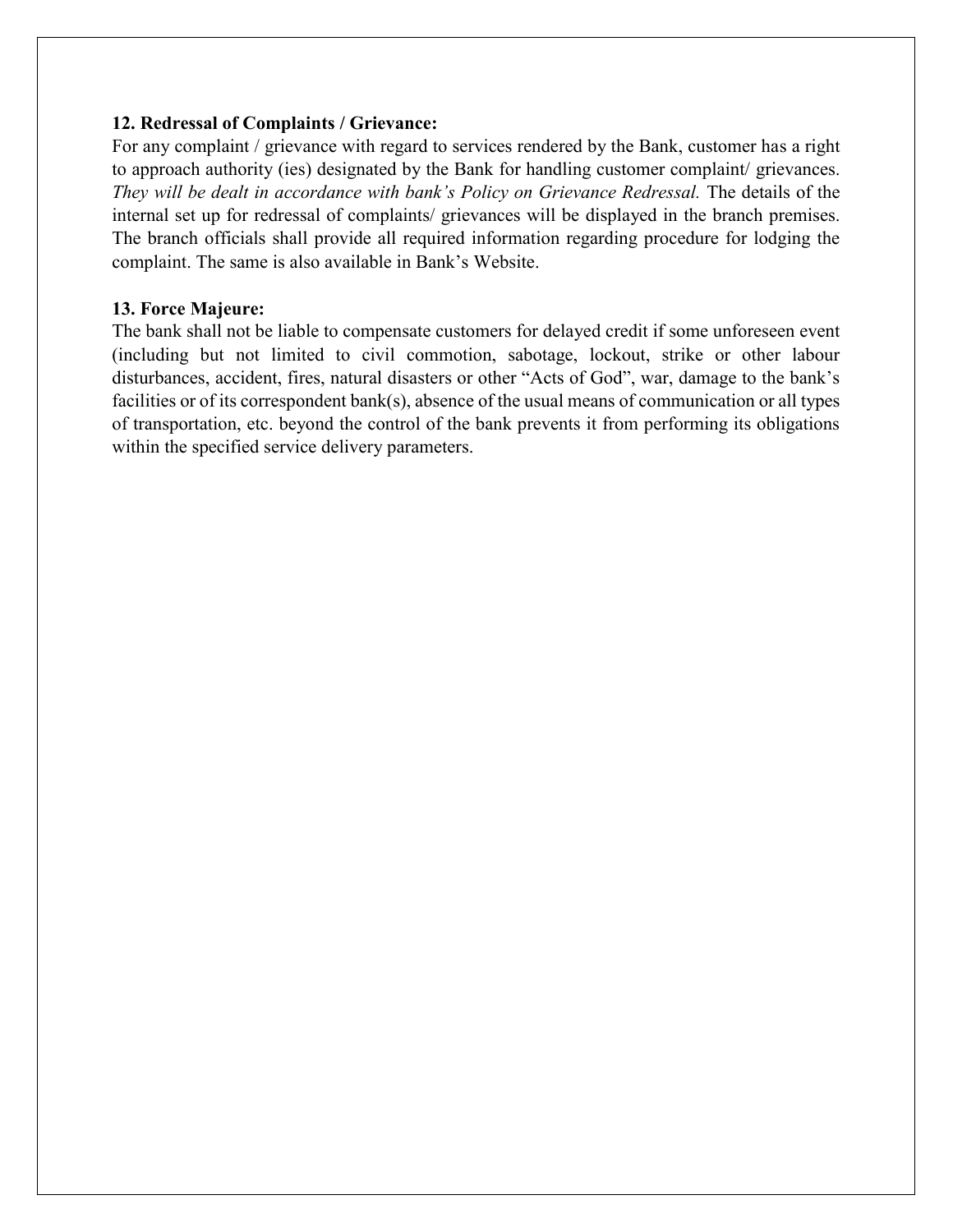#### **Annexure -1**

**Unauthorized Transaction due to Bank's negligence**

| Time taken to report the fraudulent transaction from         | <b>Customer's Maximum Liability</b>   |  |  |
|--------------------------------------------------------------|---------------------------------------|--|--|
| the date of receiving communication from the Bank            | (Rs.)                                 |  |  |
| Customer to report as soon as possible to prevent future     |                                       |  |  |
| losses                                                       | Zero Liability                        |  |  |
| <b>Unauthorized Transaction due to Customer's negligence</b> |                                       |  |  |
| Time taken to report the fraudulent transaction from         | <b>Customer's Maximum Liability</b>   |  |  |
| the date of receiving communication from the Bank            | (Rs.)                                 |  |  |
| Customer to report as soon as possible to prevent future     | 100% liability till it is reported to |  |  |
| losses                                                       | Bank                                  |  |  |

**Maximum Liability of a Customer in case of unauthorized Electronic Transaction where Responsibility is neither with the Bank nor with the customer but lies elsewhere in the system & customer has reported unauthorized transaction from transaction date within working days specified in following table:**

|                                                          | <b>Within 3</b> | Within 4 to 7 |
|----------------------------------------------------------|-----------------|---------------|
|                                                          | working days    | working days  |
| <b>Type of Account</b>                                   | (Rs.)           | (Rs.)         |
| <b>BSBD</b> Accounts                                     |                 | 5000          |
| All other SB accounts                                    |                 | 10000         |
| Pre-paid Payment Instruments and Gift Cards              |                 | 10000         |
| Current/ Cash Credit/ Overdraft Accounts of MSMEs        | Zero            | 10000         |
| Current Accounts/ Cash Credit/ Overdraft Accounts of     | Liability       |               |
|                                                          |                 |               |
| Individuals with annual average balance (during 365 days |                 |               |
| preceding the incidence of fraud) limit up to Rs.25 lakh |                 | 10000         |
| Credit cards with limit up to Rs.5 lakh                  |                 | 10000         |
| All other Current/ Cash Credit/ Overdraft Accounts       |                 | 25000         |
| Credit cards with limit above Rs.5 lakh                  |                 | 25000         |

**Any unauthorized electronic banking transaction reported after 7 working days will be treated as 100% customer liability.**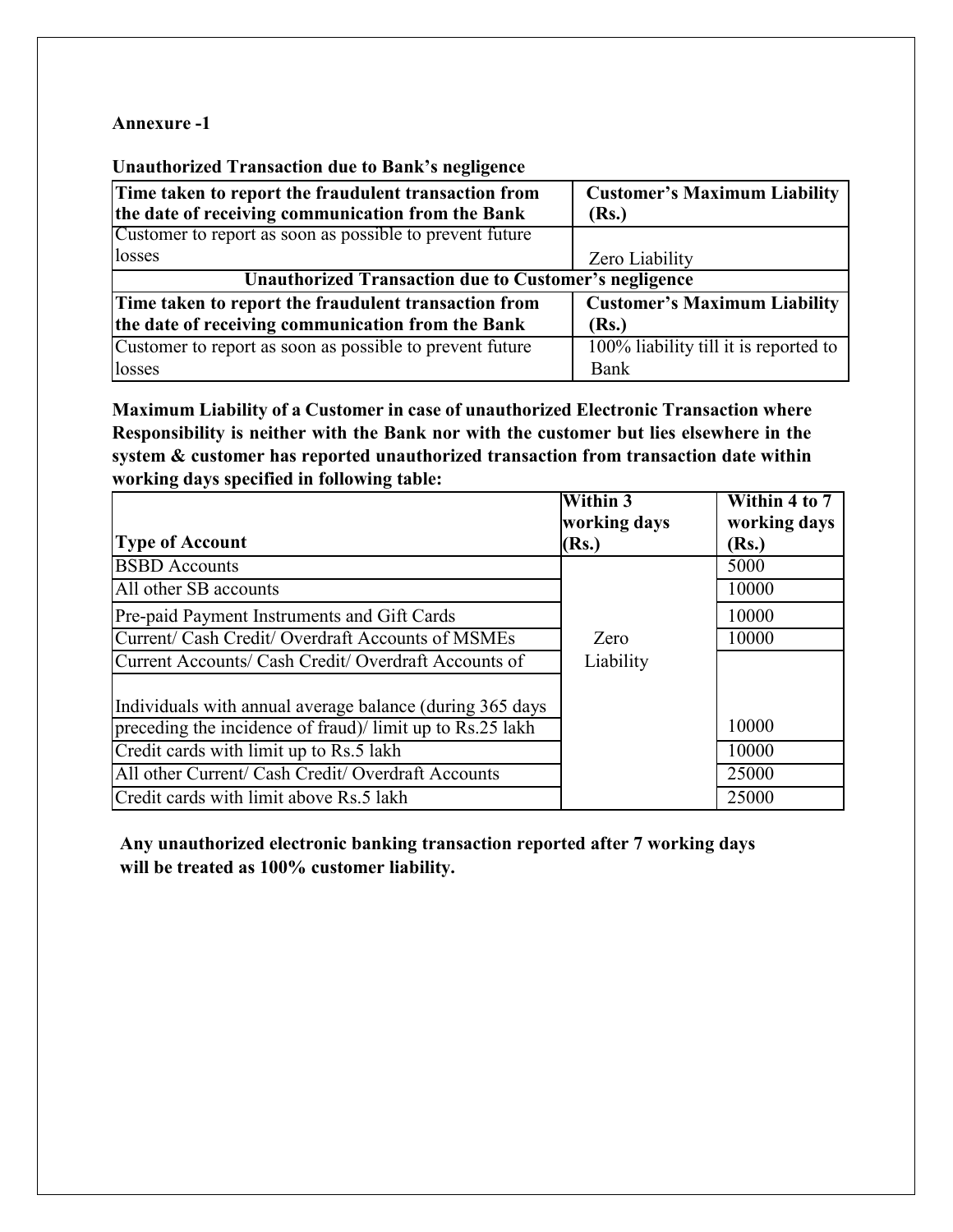# **Format for Reporting Unauthorized Electronic Banking Transaction**

# **To: The Branch Manager**

**Branch:……………………**

| $\mathbf I$  |                                                                                                                                                                                                                                                                                                                                                                                                                                                                                                                                                                    | <b>Customer Information</b>                                                                                                                                                                                                                  |                                   |                                                                                                                               |                                                    |  |
|--------------|--------------------------------------------------------------------------------------------------------------------------------------------------------------------------------------------------------------------------------------------------------------------------------------------------------------------------------------------------------------------------------------------------------------------------------------------------------------------------------------------------------------------------------------------------------------------|----------------------------------------------------------------------------------------------------------------------------------------------------------------------------------------------------------------------------------------------|-----------------------------------|-------------------------------------------------------------------------------------------------------------------------------|----------------------------------------------------|--|
|              |                                                                                                                                                                                                                                                                                                                                                                                                                                                                                                                                                                    | Name of the customer:<br><b>Account Number</b><br>Mobile Number                                                                                                                                                                              |                                   | Email ID:                                                                                                                     | Customer ID/CIF ID:                                |  |
| $\mathbf{I}$ |                                                                                                                                                                                                                                                                                                                                                                                                                                                                                                                                                                    | <b>Unauthorized Transaction Details:</b><br>Channel of transaction - Debit card/ Mobile Banking/Internet Banking/ UPI :<br>Card Variant* - VISA/ MasterCard/ RUPAY<br>Card Type* - Domestic /<br>International<br>Total Amount Involved: Rs. |                                   |                                                                                                                               |                                                    |  |
|              | <b>SI</b><br>No.                                                                                                                                                                                                                                                                                                                                                                                                                                                                                                                                                   | <b>Transaction</b><br>Date                                                                                                                                                                                                                   | <b>Transaction</b><br><b>Time</b> | Details of Unauthorized Transaction (mention all unauthorized transactions):<br><b>Merchant Name /</b><br><b>ATM Location</b> | Transaction /<br><b>Disputed Amount</b>            |  |
|              |                                                                                                                                                                                                                                                                                                                                                                                                                                                                                                                                                                    |                                                                                                                                                                                                                                              |                                   |                                                                                                                               |                                                    |  |
|              |                                                                                                                                                                                                                                                                                                                                                                                                                                                                                                                                                                    | <b>III</b> Unauthorized Transaction Ouestionnaire:                                                                                                                                                                                           |                                   |                                                                                                                               |                                                    |  |
|              | 1. How did you come to know about the<br>disputed transactions?                                                                                                                                                                                                                                                                                                                                                                                                                                                                                                    |                                                                                                                                                                                                                                              |                                   | SMS <sub>□</sub><br>Statement $\Box$                                                                                          | Email $\Box$<br>Account<br>Others (specify) $\Box$ |  |
|              | 2. Have you received any calls/Email/SMS<br>before the disputed transaction?                                                                                                                                                                                                                                                                                                                                                                                                                                                                                       |                                                                                                                                                                                                                                              |                                   | $Yes \Box$                                                                                                                    | No <sub>□</sub>                                    |  |
|              | <b>3.</b> If Yes,<br>a) Phone Number/Email ID from which<br>the request came:<br>b) Have you shared any credentials like $\text{Yes } \square$ No $\square$<br>Card details, User ID, Password,<br>ATM Pin, OTP, UPI Pin, Mpin,<br>If Yes, Specify:<br>account details to the requester?<br>c) Have you forwarded any SMS<br>$Yes \Box No \Box$<br>received?<br>Have you clicked on any link<br>$Yes \sqcup No \sqcup$<br>d)<br>received?<br>Have you downloaded any app as<br>$Yes \sqcup No \sqcup$<br>e)<br>instructed in the phone<br>If Yes, name of the app: |                                                                                                                                                                                                                                              |                                   |                                                                                                                               |                                                    |  |
|              |                                                                                                                                                                                                                                                                                                                                                                                                                                                                                                                                                                    | call/sms/email?                                                                                                                                                                                                                              |                                   |                                                                                                                               |                                                    |  |